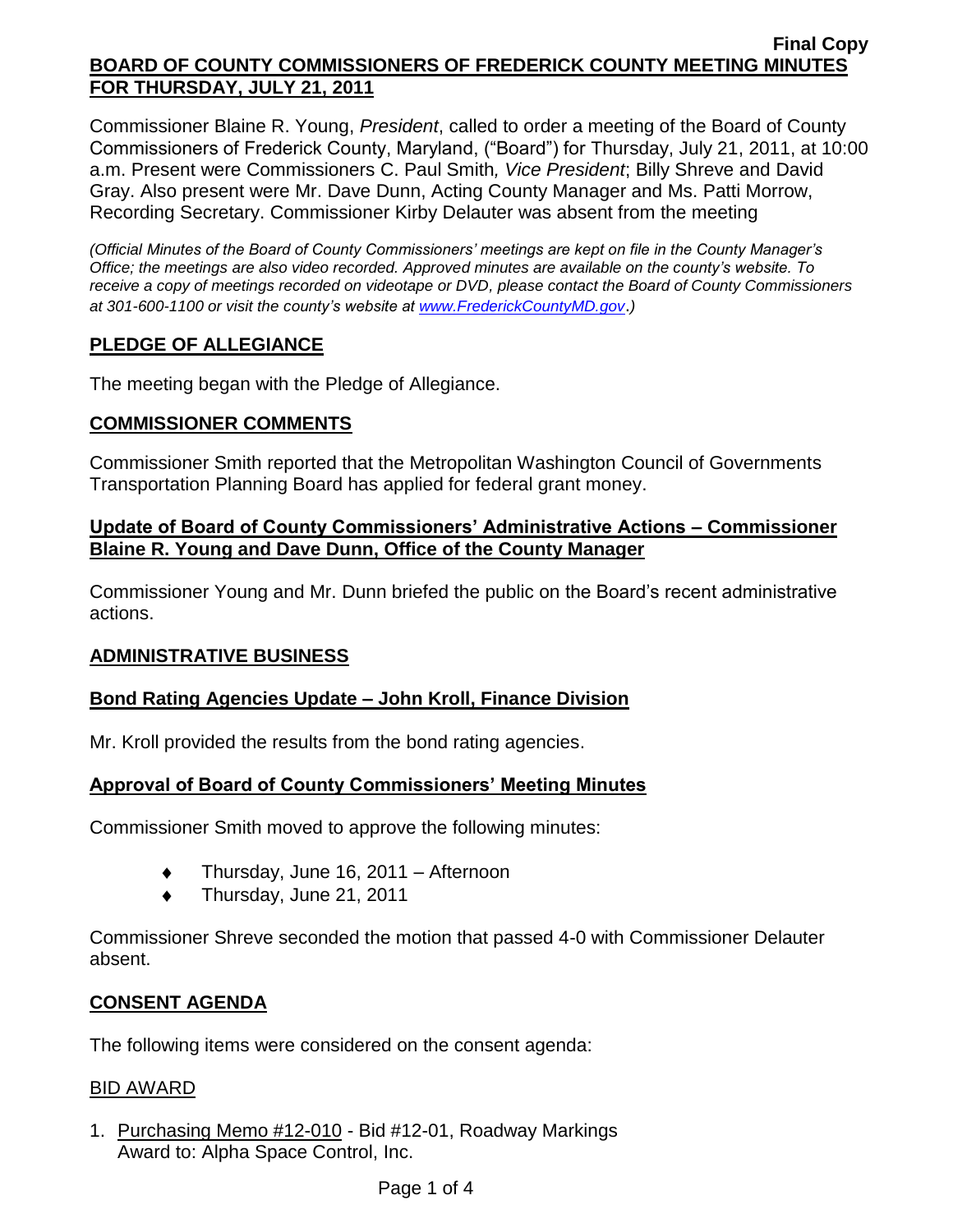Award amount: Estimated total of \$314,331.17

## BUDGET TRANSFER

1. #BT-11-182, Accounting, Finance Division

# GRANTS

- Rapid Response / Early Intervention Grant Laurie Holden, Citizens Services Division
- FFY 2011 Emergency Shelter Grants Application Jenny Short, Citizens Services Division

Laurie Holden, Citizens Services Division, commented on the Rapid Response / Early Intervention Grant.

Commissioner Gray moved to approve the consent agenda as presented. Commissioner Smith seconded the motion that passed 4-0 with Commissioner Delauter absent.

## **AGENDA BRIEFING**

Staff reviewed with the Board the following item scheduled for a public hearing on Thursday, July 28 at 10:00 a.m.

To Consider an Ordinance Amending Chapter 1-21 of the Frederick County Code – Forest Resource Ordinance – Mike Wilkins, Community Development Division

#### **WORKSESSION**

# **Appointments/Reappointments to Boards/Commissions/Committees – Joyce Grossnickle, Office of the County Manager**

#### Agriculture Business Council

There were no public comments.

Commissioner Smith move to reappoint Mr. Gareth Harshman and Mr. Scott Hipkins to serve three-year terms to expire June 30, 2014. Commissioner Gray seconded the motion that passed 4-0 with Commissioner Delauter absent.

## Business Development Advisory Council

There were no public comments.

Commissioner Smith moved to reappoint Mr. Glen Calderon to serve a three-year term to expire June 30, 2014 and to appoint Mr. William Cartswright to serve a three-year term to expire June 30, 2014. Commissioner Shreve seconded the motion that passed 4-0 with Commissioner Delauter absent.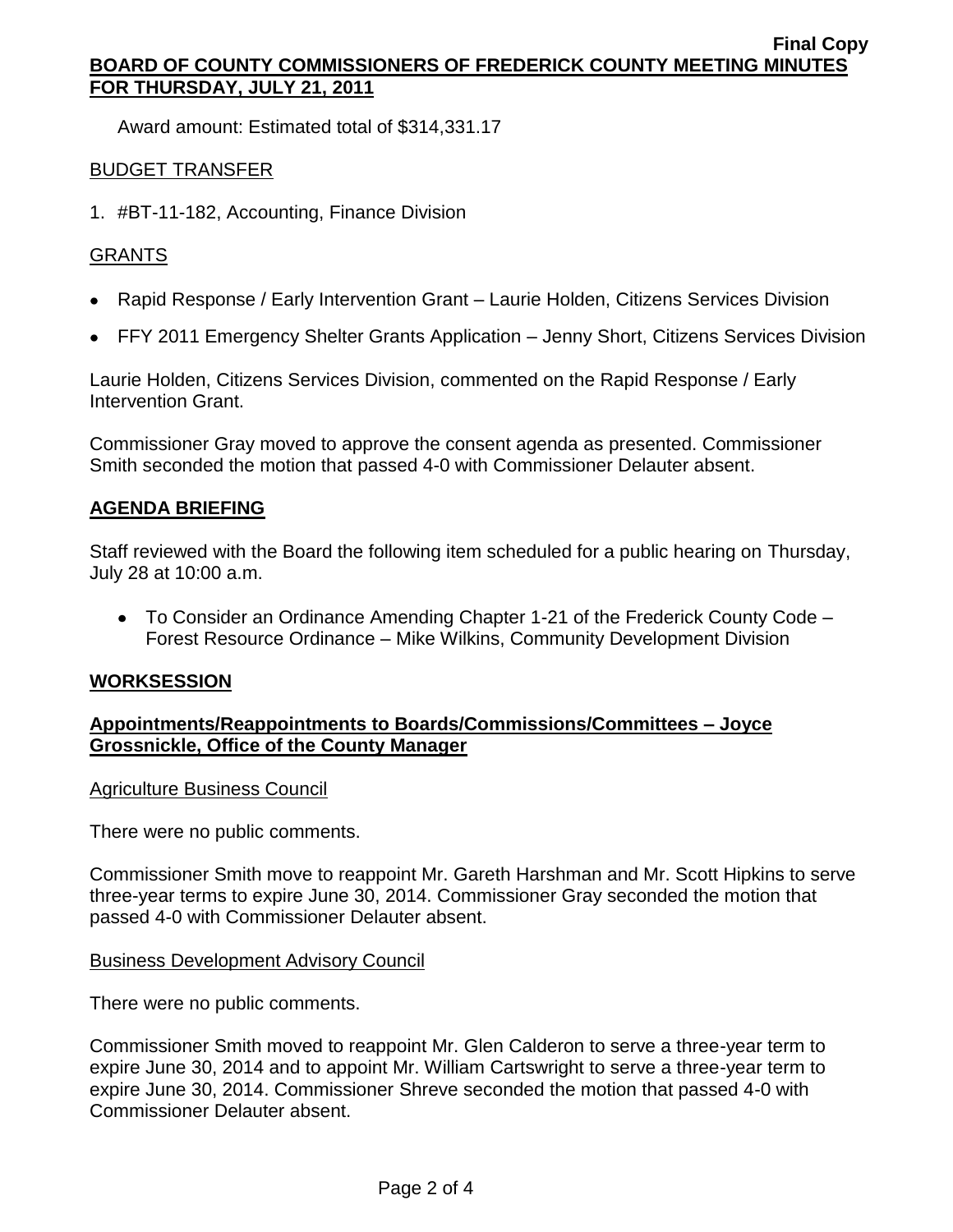### Electrical Board

There were no public comments.

Commissioner Gray moved to reappoint Mr. Dave Clements to serve a five-year term to expire June 30, 2016. Commissioner Smith seconded the motion that passed 4-0 with Commissioner Delauter absent.

#### Social Services Board

There were no public comments.

Commissioner Smith moved to appoint Ms. Cher Woehl to fill an unexpired term to expire June 30, 2014. Commissioner Shreve seconded the motion that passed 4-0 with Commissioner Delauter absent.

### **ADMINISTRATIVE BUSINESS**

### **Online Sale of Frederick County General Obligation Public Facilities Bonds - Sam Ketterman, Davenport & Company LLC; James Cumbie, Venable LLP and John Kroll, Finance Division**

Mr. Ketterman, Mr. Cumbie, Mr. Kroll and Mr. Dick Duthoy, Finance Division, briefed the Board regarding the procedure of selling bonds. The bids arrived at 10:45 a.m. with the apparent low bidder being Banc of America Merrill Lynch.

The bids would be verified and a resolution prepared to finalize the sale of the bonds. The resolution would be brought back to the Board for adoption later in the day.

#### **WORKSESSION**

# **Adequate Public Facilities Ordinance (APFO) for Roads Proposed 2011 Modifications – Ron Burns, Community Development Division**

Mr. Burns briefed the Board on the proposed revisions to the road adequacy provisions of the APFO.

Public comments were heard from:

- Rolan Clark
- Mark Friis

Commissioner Smith moved to take the revisions through the public hearing process. Commissioner Shreve seconded the motion that passed 4-0 with Commissioner Delauter absent.

Ms. Kathy Mitchell, Office of the County Attorney, commented on the changes being made.